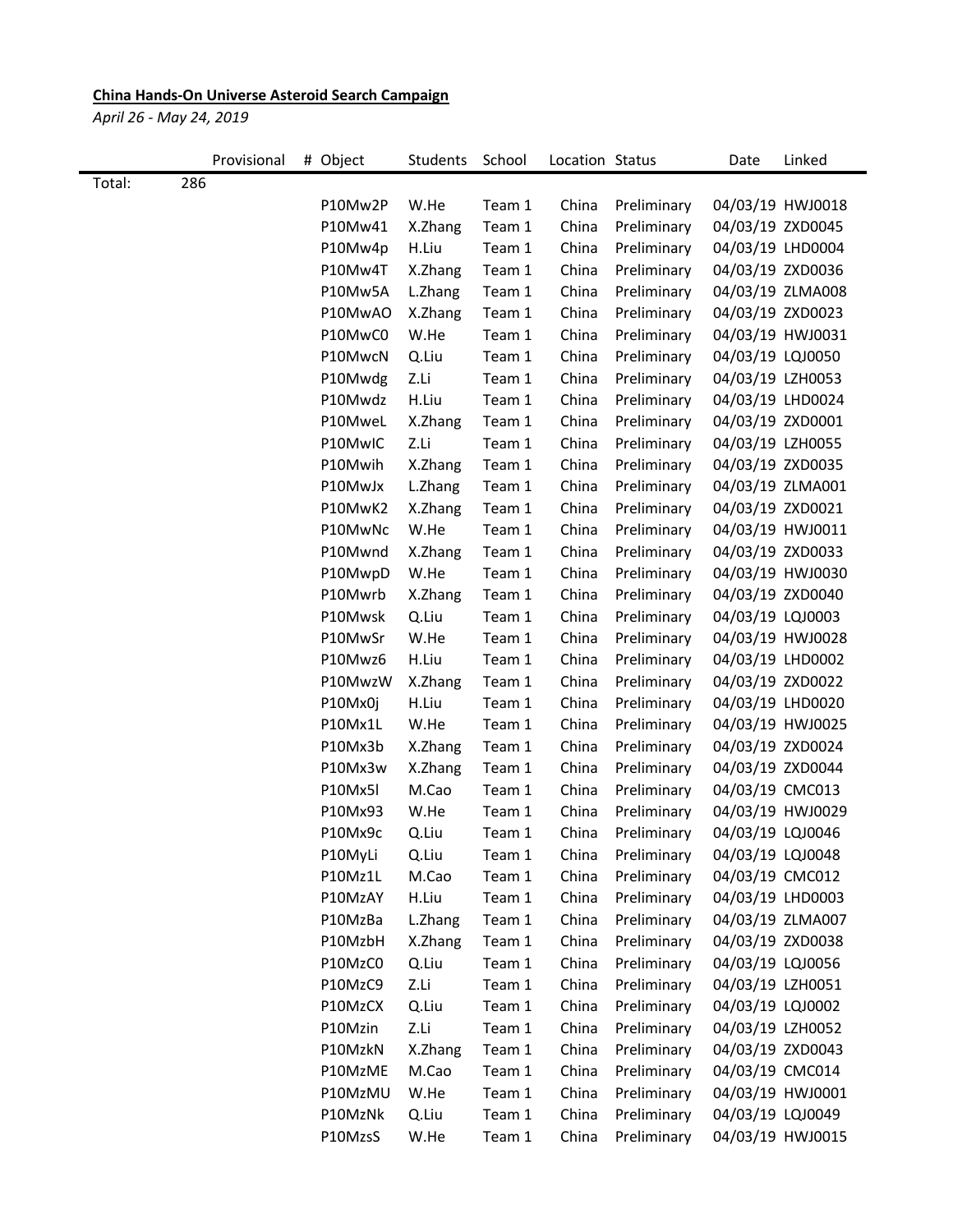| P10N5Aj        | <b>B.Fang</b> | Team 1 | China | Preliminary | 04/09/19 BFA0004 |                  |
|----------------|---------------|--------|-------|-------------|------------------|------------------|
| P10N5CA        | X.Zhang       | Team 1 | China | Preliminary | 04/09/19 ZXH0002 |                  |
| P10N5GP        | H.Liu         | Team 1 | China | Preliminary | 04/09/19 HLI0077 |                  |
| P10N5IW        | Z.Li          | Team 1 | China | Preliminary | 04/09/19 LZH0007 |                  |
| P10N5oQ        | Z.Li          | Team 1 | China | Preliminary | 04/09/19 LZH0006 |                  |
| P10N5p5        | X.Zhang       | Team 1 | China | Preliminary | 04/09/19 ZXH0003 |                  |
| P10N5PC        | H.Liu         | Team 1 | China | Preliminary | 04/09/19 HLI0032 |                  |
| P10N5q6        | X.Zhang       | Team 1 | China | Preliminary | 04/09/19 ZXD0002 |                  |
| P10N5qC        | M.Cao         | Team 1 | China | Preliminary |                  | 04/09/19 CMC0024 |
| P10N5Qd        | Q.Yu          | Team 1 | China | Preliminary | 04/09/19 YQ0005  |                  |
| P10N5qg        | Z.Guo         | Team 1 | China | Preliminary | 04/09/19 ZGU0002 |                  |
| P10N5ra        | H.Liu         | Team 1 | China | Preliminary | 04/09/19 HLI0065 |                  |
| P10N5Rj        | X.Zhang       | Team 1 | China | Preliminary | 04/09/19 ZXH0001 |                  |
| P10N5RP        | H.Liu         | Team 1 | China | Preliminary | 04/09/19 HLI0075 |                  |
| P10N5rR        | L.Zhang       | Team 1 | China | Preliminary | 04/09/19 ZLMA009 |                  |
| P10N5sm        | <b>B.Fang</b> | Team 1 | China | Preliminary | 04/09/19 BFA0007 |                  |
| P10N5tp        | Q.Yu          | Team 1 | China | Preliminary | 04/09/19 YQ0004  |                  |
| P10N5UI        | M.Cao         | Team 1 | China | Preliminary |                  | 04/09/19 CMC0019 |
| P10N5vE        | X.Zhang       | Team 1 | China | Preliminary | 04/09/19 ZXD0003 |                  |
| P10N5WK        | C.Li          | Team 1 | China | Preliminary | 04/09/19 CLI0033 |                  |
| P10N5xf        | <b>B.Fang</b> | Team 1 | China | Preliminary | 04/09/19 BFA0006 |                  |
| P10N5Xi        | H.Liu         | Team 1 | China | Preliminary | 04/09/19 HLI0031 |                  |
| P10N5xp        | X.Zhang       | Team 1 | China | Preliminary | 04/09/19 ZXD0005 |                  |
| P10N5zr        | H.Liu         | Team 1 | China | Preliminary | 04/09/19 LHD0001 |                  |
| P10N63t        | Z.Li          | Team 1 | China | Preliminary | 04/09/19 LZH0001 |                  |
| P10N68e        | H.Liu         | Team 1 | China | Preliminary | 04/09/19 HLI0074 |                  |
| P10N69s        | H.Liu         | Team 1 | China | Preliminary | 04/09/19 HLI0002 |                  |
| P10N6aB        | Q.Yu          | Team 1 | China | Preliminary | 04/09/19 YQ0002  |                  |
| P10N6eD        | Q.Yu          | Team 1 | China | Preliminary | 04/09/19 YQ0001  |                  |
| P10N6fA        | H.Liu         | Team 1 | China | Preliminary | 04/09/19 HLI0071 |                  |
| P10N6hx        | L.Zhang       | Team 1 | China | Preliminary |                  | 04/09/19 ZLMA006 |
| P10N6k4        | Q.Liu         | Team 1 | China | Preliminary | 04/09/19 LQJ0004 |                  |
| P10N6nL        | Z.Li          | Team 1 | China | Preliminary | 04/09/19 LZH0003 |                  |
| P10N6SZ        | X.Zhang       | Team 1 | China | Preliminary | 04/09/19 ZXD0004 |                  |
| P10N6TE        | M.Cao         | Team 1 | China | Preliminary |                  | 04/09/19 CMC0020 |
| <b>P10N6U0</b> | L.Zhang       | Team 1 | China | Preliminary | 04/09/19 ZLMA008 |                  |
| P10N6ul        | Z.Li          | Team 1 | China | Preliminary | 04/09/19 LZH0008 |                  |
| P10N79d        | H.Liu         | Team 1 | China | Preliminary | 04/09/19 HLI0001 |                  |
| P10N7mX        | C.Li          | Team 1 | China | Preliminary | 04/09/19 CLI0034 |                  |
| P10N7nc        | H.Liu         | Team 1 | China | Preliminary | 04/09/19 LHD0004 |                  |
| P10N7qM        | L.Zhang       | Team 1 | China | Preliminary | 04/09/19 ZLMA001 |                  |
| P10N7ds        | Z.Peng        | Team 4 | China | Preliminary | 04/09/19 ZPE0002 |                  |
| P10N7ib        | Z.Peng        | Team 4 | China | Preliminary | 04/09/19 ZPE0001 |                  |
| P10N7nP        | Z.Peng        | Team 4 | China | Preliminary | 04/09/19 ZPE0004 |                  |
|                |               |        |       |             |                  |                  |
| P10NkA2        | C.Li          | Team 1 | China | Preliminary | 05/01/19 CLI0001 |                  |
| P10NkAe        | W.He          | Team 1 | China | Preliminary |                  | 05/01/19 WHE0001 |
| P10NkAU        | R.Gong        | Team 1 | China | Preliminary | 05/01/19 RGO002  |                  |
|                |               |        |       |             |                  |                  |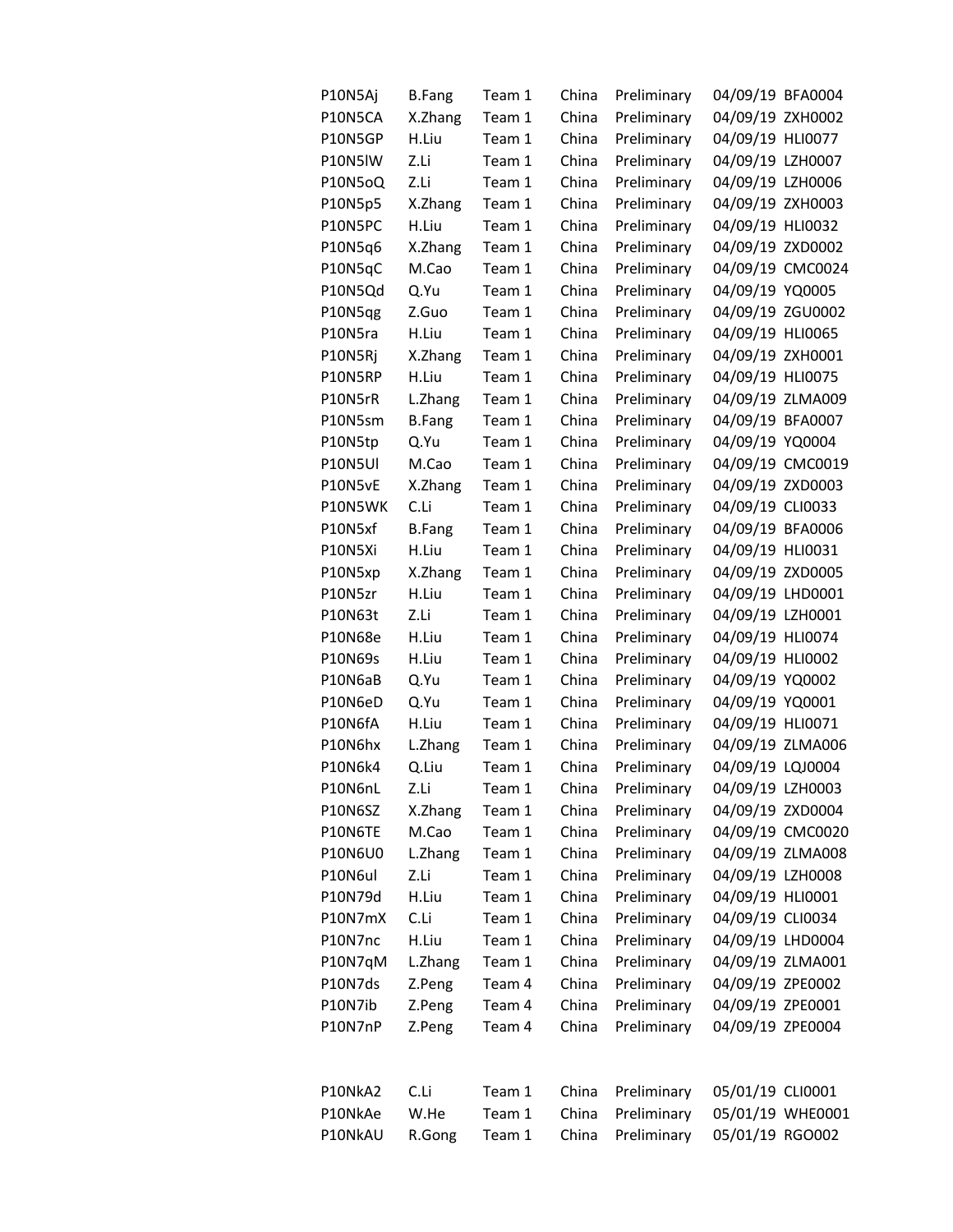| P10NkBa        | L.Zhang       | Team 1 | China | Preliminary | 05/01/19 LZH0016 |                  |
|----------------|---------------|--------|-------|-------------|------------------|------------------|
| P10NkCA        | C.Li          | Team 1 | China | Preliminary | 05/01/19 CLI0015 |                  |
| P10NkDC        | <b>B.Fang</b> | Team 1 | China | Preliminary | 05/01/19 BFA0008 |                  |
| P10NkEk        | <b>B.Fang</b> | Team 1 | China | Preliminary | 05/01/19 BFA0030 |                  |
| P10NkEK        | L.Zhang       | Team 1 | China | Preliminary | 05/01/19 LZH0018 |                  |
| P10NkGt        | L.Zhang       | Team 1 | China | Preliminary | 05/01/19 LZH0015 |                  |
| P10NkHm        | S. Wang       | Team 1 | China | Preliminary |                  | 05/01/19 SWA0001 |
| P10NkHx        | <b>B.Fang</b> | Team 1 | China | Preliminary | 05/01/19 BFA0001 |                  |
| P10NkJb        | S.Wang        | Team 1 | China | Preliminary |                  | 05/01/19 SWA0009 |
| P10NkL1        | B.Xu          | Team 1 | China | Preliminary |                  | 05/01/19 BXU0004 |
| P10NkOz        | R.Gong        | Team 1 | China | Preliminary |                  | 05/01/19 RGO0012 |
| P10NkPC        | Q.Yu          | Team 1 | China | Preliminary |                  | 05/01/19 QYU0011 |
| P10NkRH        | Y.Zhao        | Team 1 | China | Preliminary | 05/01/19 YZH0006 |                  |
| P10NkRj        | M.Cao         | Team 1 | China | Preliminary |                  | 05/01/19 MCA0001 |
| P10NkRI        | L.Zhang       | Team 1 | China | Preliminary | 05/01/19 LZH0011 |                  |
| P10NkRO        | L.Zhang       | Team 1 | China | Preliminary | 05/01/19 LZH0014 |                  |
| P10NkRS        | X.Zhang       | Team 1 | China | Preliminary | 05/01/19 XZH0014 |                  |
| P10NksA        | B.Xu          | Team 1 | China | Preliminary |                  | 05/01/19 BXU0002 |
| P10NkSF        | X.Zhang       | Team 1 | China | Preliminary | 05/01/19 XZH0012 |                  |
| P10Nktv        | B.Xu          | Team 1 | China | Preliminary |                  | 05/01/19 BXU0005 |
| P10NkUe        | L.Zhang       | Team 1 | China | Preliminary | 05/01/19 LZH0023 |                  |
| P10NkuM        | R.Gong        | Team 1 | China | Preliminary | 05/01/19 RGO003  |                  |
| P10NkUm        | Z.Guo         | Team 1 | China | Preliminary |                  | 05/01/19 ZGU0006 |
| P10NkUR        | H.Liu         | Team 1 | China | Preliminary | 05/01/19 HLI0010 |                  |
| P10Nkv3        | H.Liu         | Team 1 | China | Preliminary | 05/01/19 HLI0008 |                  |
| P10Nkxa        | R.Gong        | Team 1 | China | Preliminary | 05/01/19 RGO004  |                  |
| P10NkxB        | H.Liu         | Team 1 | China | Preliminary | 05/01/19 HLI0007 |                  |
| P10NkXb        | Z.Guo         | Team 1 | China | Preliminary |                  | 05/01/19 ZGU0007 |
| P10NkXf        | S.Wang        | Team 1 | China | Preliminary |                  | 05/01/19 SWA0008 |
| P10NkxK        | Y.Zhao        | Team 1 | China | Preliminary | 05/01/19 YZH0005 |                  |
| P10Nkxs        | M.Cao         | Team 1 | China | Preliminary |                  | 05/01/19 MCA0005 |
| P10NkYA        | L.Zhang       | Team 1 | China | Preliminary | 05/01/19 LZH0010 |                  |
| P10Nkyu        | Q.Yu          | Team 1 | China | Preliminary |                  | 05/01/19 QYU0006 |
| P10NkZZ        | B.Xu          | Team 1 | China | Preliminary |                  | 05/01/19 BXU0002 |
| P10NI4E        | <b>B.Fang</b> | Team 1 | China | Preliminary | 05/01/19 BFA0031 |                  |
| P10NI59        | <b>B.Fang</b> | Team 1 | China | Preliminary | 05/01/19 BFA0011 |                  |
| <b>P10NI5o</b> | L.Zhang       | Team 1 | China | Preliminary | 05/01/19 LZH0020 |                  |
| <b>P10NI5S</b> | W.He          | Team 1 | China | Preliminary |                  | 05/01/19 WHE0005 |
| P10NI66        | S.Wang        | Team 1 | China | Preliminary |                  | 05/01/19 SWA0007 |
| P10Nl6e        | Q.Yu          | Team 1 | China | Preliminary |                  | 05/01/19 QYU0012 |
| <b>P10N171</b> | C.Li          | Team 1 | China | Preliminary | 05/01/19 CLI0002 |                  |
| P10Nlau        | L.Zhang       | Team 1 | China | Preliminary | 05/01/19 LZH0013 |                  |
| P10NlbQ        | R.Gong        | Team 1 | China | Preliminary | 05/01/19 RGO007  |                  |
| P10Nlc7        | <b>B.Fang</b> | Team 1 | China | Preliminary | 05/01/19 BFA0026 |                  |
| P10Nlcl        | S.Wang        | Team 1 | China | Preliminary |                  | 05/01/19 SWA0005 |
| P10Nlcr        | X.Zhang       | Team 1 | China | Preliminary | 05/01/19 XZH0013 |                  |
| P10NID8        | B.Xu          | Team 1 | China | Preliminary |                  | 05/01/19 BXU0035 |
| P10Nldm        | S.Wang        | Team 1 | China | Preliminary |                  | 05/01/19 SWA0002 |
| P10Nlfv        | Y.Zhao        | Team 1 | China | Preliminary | 05/01/19 YZH0002 |                  |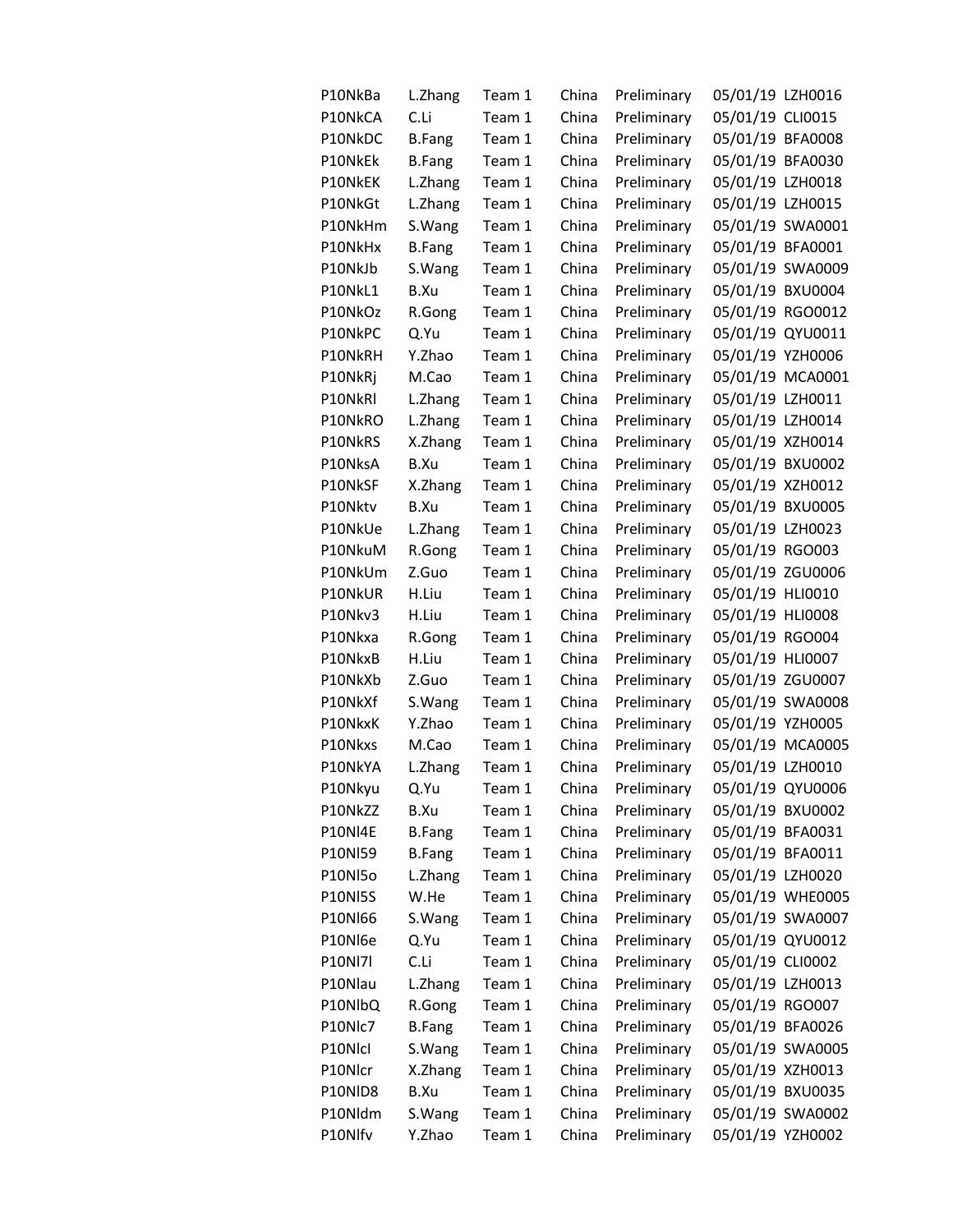| P10Nlgj | S.Wang        | Team 1 | China | Preliminary |                  | 05/01/19 SWA0001 |
|---------|---------------|--------|-------|-------------|------------------|------------------|
| P10Nlgs | W.He          | Team 1 | China | Preliminary |                  | 05/01/19 WHE0006 |
| P10Nljq | L.Zhang       | Team 1 | China | Preliminary | 05/01/19 LZH0017 |                  |
| P10NlLm | Q.Yu          | Team 1 | China | Preliminary |                  | 05/01/19 QYU0009 |
| P10NlMa | M.Cao         | Team 1 | China | Preliminary |                  | 05/01/19 MCA0001 |
| P10NlmB | W.He          | Team 1 | China | Preliminary |                  | 05/01/19 WHE0001 |
| P10Nlml | L.Zhang       | Team 1 | China | Preliminary | 05/01/19 LZH0014 |                  |
| P10Nln8 | X.Zhang       | Team 1 | China | Preliminary | 05/01/19 XZH0008 |                  |
| P10Nlnd | <b>B.Fang</b> | Team 1 | China | Preliminary | 05/01/19 BFA0022 |                  |
| P10NIOA | R.Gong        | Team 1 | China | Preliminary |                  | 05/01/19 RGO0038 |
| P10NISA | Q.Liu         | Team 1 | China | Preliminary | 05/01/19 QLI0012 |                  |
| P10NISd | L.Zhang       | Team 1 | China | Preliminary | 05/01/19 LZH0016 |                  |
| P10NITf | Q.Yu          | Team 1 | China | Preliminary |                  | 05/01/19 QYU0007 |
| P10Nltv | R.Gong        | Team 1 | China | Preliminary |                  | 05/01/19 RGO0040 |
| P10Nlv2 | L.Zhang       | Team 1 | China | Preliminary | 05/01/19 LZH0019 |                  |
| P10NIV8 | Q.Liu         | Team 1 | China | Preliminary | 05/01/19 QLI0011 |                  |
| P10NIVj | X.Zhang       | Team 1 | China | Preliminary | 05/01/19 XZH0010 |                  |
| P10NlwU | Z.Guo         | Team 1 | China | Preliminary |                  | 05/01/19 ZGU0040 |
| P10NlzK | C.Li          | Team 1 | China | Preliminary | 05/01/19 CLI0006 |                  |
| P10Nm2n | L.Zhang       | Team 1 | China | Preliminary | 05/01/19 LZH0013 |                  |
| P10Nm3S | Z.Li          | Team 1 | China | Preliminary | 05/01/19 ZLI0051 |                  |
| P10Nm50 | Z.Guo         | Team 1 | China | Preliminary |                  | 05/01/19 ZGU0041 |
| P10Nm5p | Z.Guo         | Team 1 | China | Preliminary |                  | 05/01/19 ZGU0008 |
| P10Nm69 | R.Gong        | Team 1 | China | Preliminary |                  | 05/01/19 RGO0037 |
| P10Nm9R | C.Li          | Team 1 | China | Preliminary | 05/01/19 CLI0005 |                  |
| P10NmbF | Q.Liu         | Team 1 | China | Preliminary | 05/01/19 QLI0008 |                  |
| P10NmgS | R.Gong        | Team 1 | China | Preliminary |                  | 05/01/19 RGO0014 |
| P10Nmi9 | <b>B.Fang</b> | Team 1 | China | Preliminary | 05/01/19 BFA0012 |                  |
| P10NnBh | <b>B.Fang</b> | Team 1 | China | Preliminary | 05/01/19 BFA0018 |                  |
| P10NnCT | L.Zhang       | Team 1 | China | Preliminary | 05/01/19 LZH0012 |                  |
| P10NnFc | L.Zhang       | Team 1 | China | Preliminary | 05/01/19 LZH0018 |                  |
| P10NnhL | R.Gong        | Team 1 | China | Preliminary | 05/01/19 RGO001  |                  |
| P10Nnip | H.Liu         | Team 1 | China | Preliminary | 05/01/19 HLI0005 |                  |
| P10Nnji | B.Xu          | Team 1 | China | Preliminary |                  | 05/01/19 BXU0036 |
| P10NnLD | L.Zhang       | Team 1 | China | Preliminary | 05/01/19 LZH0026 |                  |
| P10Nnn3 | <b>B.Fang</b> | Team 1 | China | Preliminary | 05/01/19 BFA0016 |                  |
| P10NnNn | C.Li          | Team 1 | China | Preliminary | 05/01/19 CLI0009 |                  |
| P10NnP2 | L.Zhang       | Team 1 | China | Preliminary | 05/01/19 LZH0022 |                  |
| P10Nnpq | M.Cao         | Team 1 | China | Preliminary |                  | 05/01/19 MCA0003 |
| P10NnQo | C.Li          | Team 1 | China | Preliminary | 05/01/19 CLI0011 |                  |
| P10Nnsq | R.Gong        | Team 1 | China | Preliminary |                  | 05/01/19 RGO0039 |
| P10NnTa | Y.Zhao        | Team 1 | China | Preliminary | 05/01/19 YZH0002 |                  |
| P10Nnu8 | X.Zhang       | Team 1 | China | Preliminary | 05/01/19 XZH0009 |                  |
| P10NnUs | R.Gong        | Team 1 | China | Preliminary | 05/01/19 RGO001  |                  |
| P10NnV4 | Q.Yu          | Team 1 | China | Preliminary |                  | 05/01/19 QYU0013 |
| P10NnW9 | B.Xu          | Team 1 | China | Preliminary |                  | 05/01/19 BXU0001 |
| P10NnWI | L.Zhang       | Team 1 | China | Preliminary | 05/01/19 LZH0011 |                  |
| P10NnWn | Y.Zhao        | Team 1 | China | Preliminary | 05/01/19 YZH0001 |                  |
| P10NnWy | B.Xu          | Team 1 | China | Preliminary |                  | 05/01/19 BXU0002 |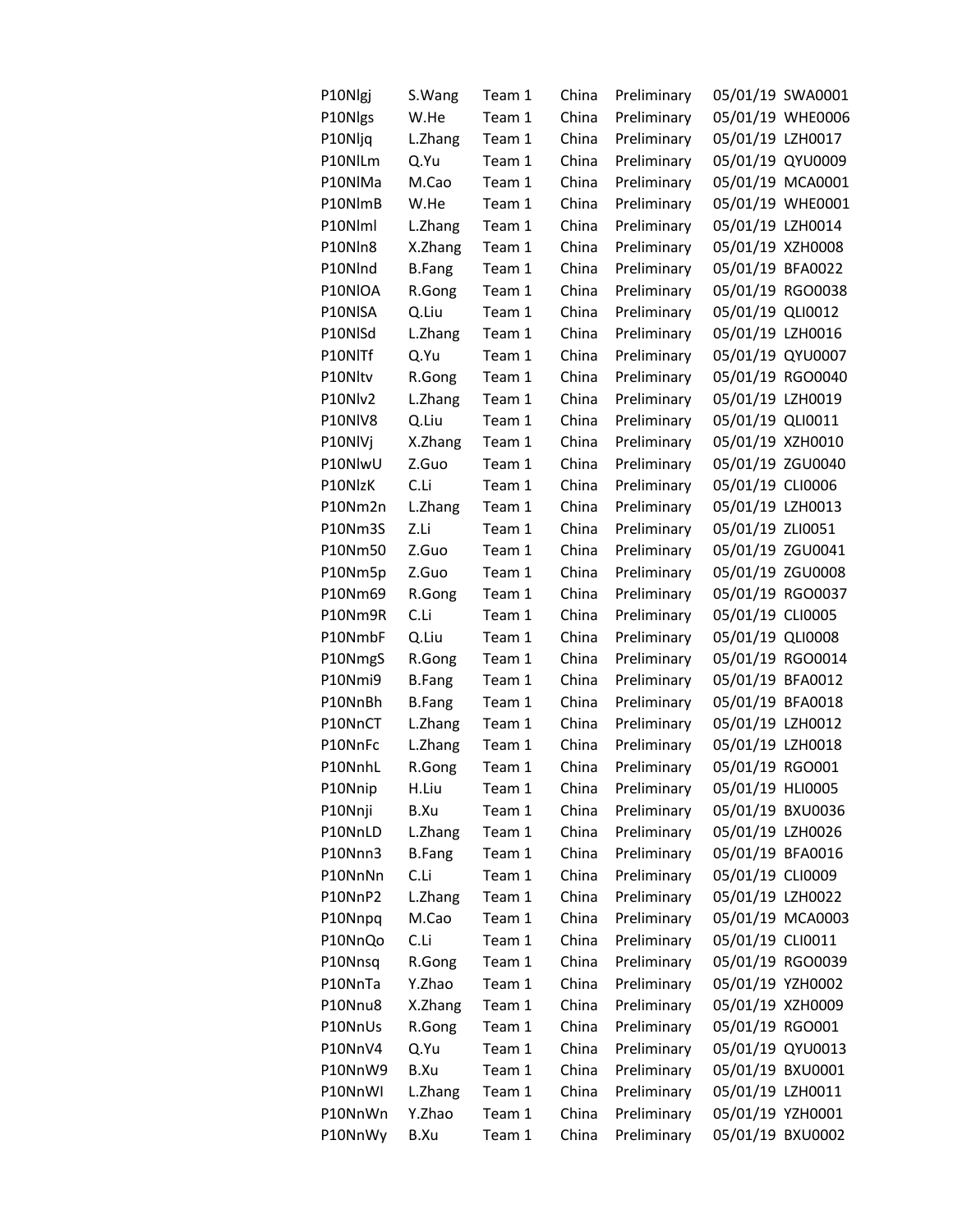| P10NnXL        | L.Zhang | Team 1 | China | Preliminary | 05/01/19 LZH0024 |                  |
|----------------|---------|--------|-------|-------------|------------------|------------------|
| P10NnxU        | R.Gong  | Team 1 | China | Preliminary | 05/01/19 RGO002  |                  |
| P10NnYP        | W.He    | Team 1 | China | Preliminary |                  | 05/01/19 WHE0004 |
| P10No0u        | X.Zhang | Team 1 | China | Preliminary |                  | 05/01/19 XZH0011 |
| P10No1E        | S.Wang  | Team 1 | China | Preliminary |                  | 05/01/19 SWA0006 |
| P10No2H        | S.Wang  | Team 1 | China | Preliminary |                  | 05/01/19 SWA0010 |
| P10NoaA        | S.Wang  | Team 1 | China | Preliminary |                  | 05/01/19 SWA0003 |
| P10NoaE        | Z.Guo   | Team 1 | China | Preliminary |                  | 05/01/19 ZGU0005 |
| P10Nocx        | W.He    | Team 1 | China | Preliminary |                  | 05/01/19 WHE0002 |
| P10Noe8        | M.Cao   | Team 1 | China | Preliminary |                  | 05/01/19 MCA0004 |
| P10NofG        | R.Gong  | Team 1 | China | Preliminary |                  | 05/01/19 RGO0002 |
| P10NoiY        | B.Xu    | Team 1 | China | Preliminary |                  | 05/01/19 BXU0003 |
| P10Nop0        | R.Gong  | Team 1 | China | Preliminary | 05/01/19 RGO005  |                  |
| P10NosB        | H.Liu   | Team 1 | China | Preliminary | 05/01/19 HLI0009 |                  |
| P10NkC4        | L.Xu    | Team 3 | China | Preliminary | 05/01/19 LXU0003 |                  |
| P10NkC7        | Q. Qi   | Team 3 | China | Preliminary | 05/01/19 QQI0008 |                  |
| P10NkCQ        | K. Li   | Team 3 | China | Preliminary | 05/01/19 KLI0001 |                  |
| P10NkFc        | J. Zhao | Team 3 | China | Preliminary | 05/01/19 JZH0007 |                  |
| P10NkFe        | S. Fu   | Team 3 | China | Preliminary | 05/01/19 SFU0004 |                  |
| P10NkHZ        | L.Xu    | Team 3 | China | Preliminary | 05/01/19 LXU0002 |                  |
| P10NkJ0        | L.Xu    | Team 3 | China | Preliminary | 05/01/19 LXU0006 |                  |
| P10NkJr        | K. Li   | Team 3 | China | Preliminary | 05/01/19 KLI0006 |                  |
| P10NkK7        | S. Fu   | Team 3 | China | Preliminary | 05/01/19 SFU0002 |                  |
| P10NkO0        | Q. Qi   | Team 3 | China | Preliminary | 05/01/19 QQI0007 |                  |
| P10NkQV        | S. Fu   | Team 3 | China | Preliminary | 05/01/19 SFU0005 |                  |
| P10NkTi        | P. Liu  | Team 3 | China | Preliminary | 05/01/19 PLI0008 |                  |
| P10Nktn        | S. Fu   | Team 3 | China | Preliminary | 05/01/19 SFU0016 |                  |
| P10Nkuf        | P. Liu  | Team 3 | China | Preliminary | 05/01/19 PLI0001 |                  |
| P10NkV8        | Y. Xie  | Team 3 | China | Preliminary | 05/01/19 YXE0001 |                  |
| P10Nkvx        | S. Fu   | Team 3 | China | Preliminary | 05/01/19 SFU0017 |                  |
| P10NkW7        | S. Fu   | Team 3 | China | Preliminary | 05/01/19 SFU0015 |                  |
| P10Nkxl        | Y. Xie  | Team 3 | China | Preliminary | 05/01/19 YXE0002 |                  |
| P10Nkxr        | K. Li   | Team 3 | China | Preliminary | 05/01/19 KLI0003 |                  |
| P10NkXv        | W. Ye   | Team 3 | China | Preliminary |                  | 05/01/19 WYE0007 |
| P10NkyY        | Q. QI   | Team 3 | China | Preliminary | 05/01/19 QQI0001 |                  |
| P10NkZi        | Q. Qi   | Team 3 | China | Preliminary | 05/01/19 QQI0005 |                  |
| P10NkZR        | P. Liu  | Team 3 | China | Preliminary | 05/01/19 PLI0002 |                  |
| P10NI1M        | L.Xu    | Team 3 | China | Preliminary | 05/01/19 LXU0001 |                  |
| <b>P10NI2I</b> | W. Ye   | Team 3 | China | Preliminary |                  | 05/01/19 WYE0001 |
| P10Nl2M        | S. Fu   | Team 3 | China | Preliminary | 05/01/19 SFU0001 |                  |
| P10NI5h        | S. Fu   | Team 3 | China | Preliminary | 05/01/19 SFU0012 |                  |
| <b>P10NI5z</b> | Z. Zhao | Team 3 | China | Preliminary | 05/01/19 ZJH0002 |                  |
| <b>P10NI65</b> | W. Ye   | Team 3 | China | Preliminary |                  | 05/01/19 WYE0003 |
| P10NIAF        | K. Li   | Team 3 | China | Preliminary | 05/01/19 KLI0004 |                  |
| P10Nlb1        | W. Ye   | Team 3 | China | Preliminary |                  | 05/01/19 WYE0004 |
| P10NIB2        | W. Ye   | Team 3 | China | Preliminary |                  | 05/01/19 WYE0017 |
| P10NIC5        | W. Ye   | Team 3 | China | Preliminary |                  | 05/01/19 WYE0013 |
| P10Nlcx        | W. Ye   | Team 3 | China | Preliminary |                  | 05/01/19 WYE0002 |
| P10NIDA        | W. Ye   | Team 3 | China | Preliminary |                  | 05/01/19 WYE0015 |